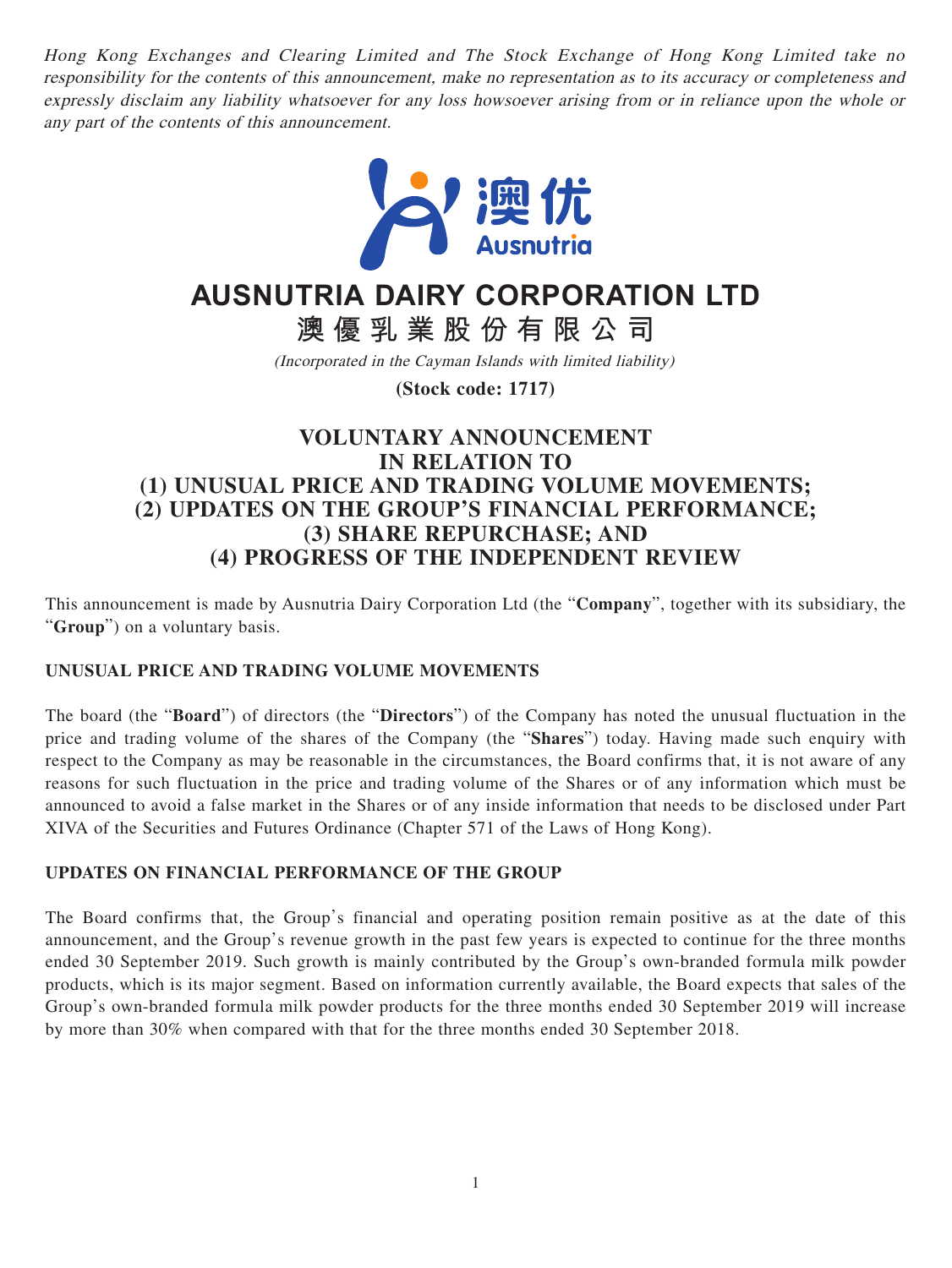Having made such enquiry with respect to the Company as may be reasonable in the circumstances, the Board confirms that, it is not aware of any material adverse information in relation to the Group's financial or operating position that needs to be disclosed under Part XIVA of the Securities and Futures Ordinance (Chapter 571 of the Laws of Hong Kong).

The financial results of the Group for the nine months ended 30 September 2019, together with the comparative figures for the nine months ended 30 September 2018, will be published in the Company's forthcoming quarterly results announcement in mid-November 2019.

#### **SHARE REPURCHASE**

The Board is pleased to announce that it has resolved to conduct repurchase of Shares (the "**Share Repurchase**") in the open market from time to time at an initial aggregate consideration of HK\$100 million. Depending on market conditions, the Board may resolve to further increase the scale of the Share Repurchase as and when considered appropriate.

Pursuant to the resolutions of the shareholders of the Company (the "**Shareholders**") passed on 14 May 2019, a general mandate (the "**Share Repurchase Mandate**") was approved for the Directors to repurchase the Shares not exceeding in aggregate 159,558,204 Shares, being 10% of the total number of the issued Shares as at the date of passing of the relevant resolution granting the Share Repurchase Mandate. Details of the Shares Repurchase Mandate are set out in the circular of the Company dated 4 April 2019.

Under the Rules Governing the Listing of Securities on The Stock Exchange of Hong Kong Limited (the "**Listing Rules**"), the repurchase price of each Share shall not be more than 5% higher than the average closing market price for the Shares over the 5 trading days immediately preceding each repurchase. The Company intends to finance the Share Repurchase by its own resources while maintaining sufficient financial resources for the continued growth of the Group's operations.

The Board believes that a share repurchase in the present conditions will demonstrate the Company's confidence in its own business outlook and prospects and would, ultimately, benefit the Company and create value to the Shareholders. The Board believes that the current financial resources of the Company would enable it to implement the Share Repurchase while maintaining a solid financial position.

The Company will conduct the Share Repurchase pursuant to the Share Repurchase Mandate and in compliance with the memorandum of association of the Company, the Listing Rules, The Codes on Takeovers and Mergers and Share Buy-backs and all other applicable laws and regulations.

Shareholders and potential investors should note that any purchase of Shares made by the Company under the Share Repurchase will be subject to market conditions and will be at absolute discretion of the management of the Company. There is no assurance of the timing, quantity or price of any share repurchases or whether or not the Company will make any repurchases. Shareholders and potential investors should therefore exercise caution when dealing in the securities of the Company.